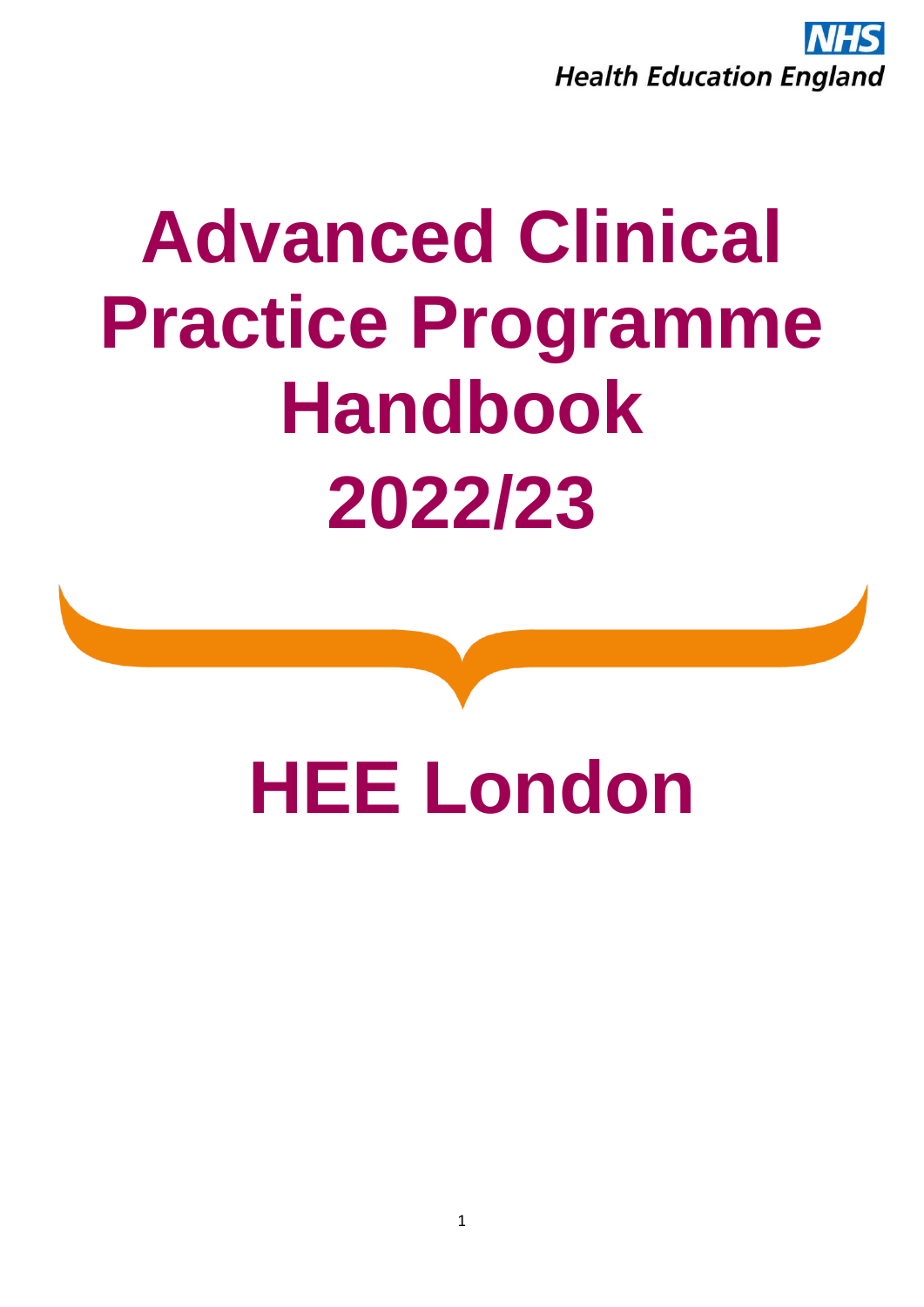This information is for Advanced Practitioner trainees, supervisors, AP Leads, and anyone interested in implementing AP in their organisation.

The following is a set of frequently asked questions and answers to assist employers in London to put forward their expressions of interest for Advanced Practitioner (AP) funding in 2022/23.

If you have other questions not included in this document and need an answer prior to applying, please contact [ACPenquirieslondon@hee.nhs.uk.](mailto:ACPenquirieslondon@hee.nhs.uk)

### **Content**

#### **Section 1 - Advanced Practitioners and Trainees Page 3-4 <b>Page 3-4**

**Q1. What is an Advanced Practitioner (AP)?** 

- **Q2. Is an AP a specialist practitioner?**
- **Q3. What is a trainee AP?**
- **Q4. What learning can a trainee AP expect to receive?**

**Q5. What commitment is expected of the trainee AP whilst studying?**

**Q6. How much time will the trainee AP be away from their job studying?**

**Q7. I understand ACP training can include a Non-Medical Prescribing (NMP) element, what happens if I already have it, or I don't need it?**

**Q8. What supervision is required?**

#### **Section 2 – HEE Funding <b>Page 5-8**

**Q9. I am thinking of employing a trainee AP, what is HEE London's funding offer in 2022/23? Q10. I am considering employing a trainee AP, why would I choose the apprenticeship route rather than the existing MSc Advanced Clinical Practice Programme?**

**Q11. What is the supervision fee and what is the responsibility of the employer on receiving this?**

**Q12. How is the supervision fee calculated for part time staff?**

**Q13. Can a trainee fund their own ACP programme?**

**Q14. What are the minimum hours the employee needs to be employed, to be a trainee AP?**

**Q15. Which organisations can apply for funding?**

**Q16. Is this funding for new or existing employees and does HEE have a preference?**

**Q17. What about continuing AP trainees?**

#### **Section 3 – HEIs and Student Support Page 8-9**

**Q18. What HEI's in the London region can individuals' study at?**

**Q19. What are the HEI's admission requirements for a trainee AP?**

**Q20. What support can trainee APs expect during their studying?**

**Q21. What happens if the employee discontinues their ACP programme before it is completed?**

**Q22. What happens if the trainee AP leaves the employer that HEE is currently funding, for another employer?**

#### **Section 4 – HEE Funding Application Process Page 10**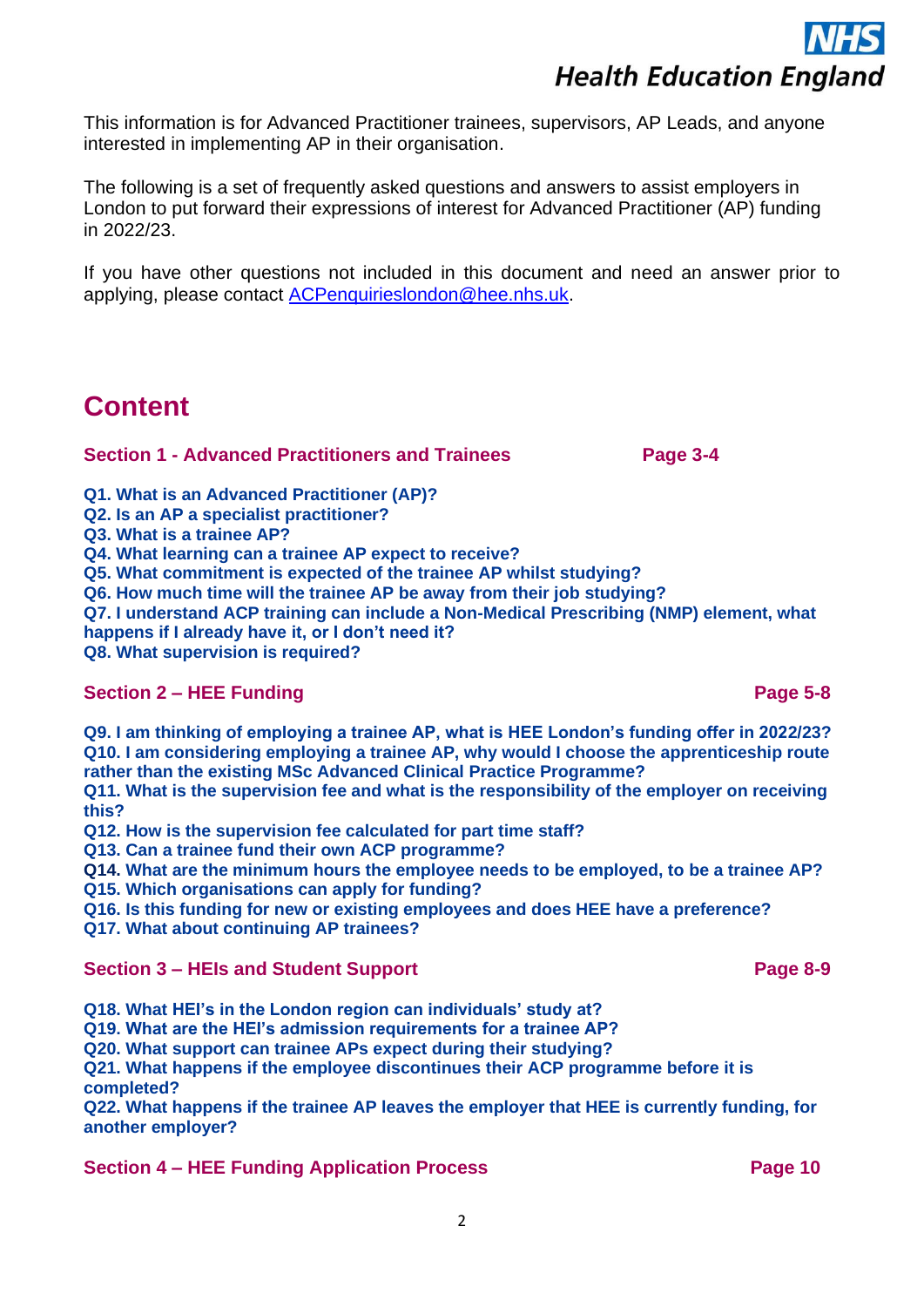**Q23. How do I submit an expression of interest? Q24. Who should complete the application? Q25. What happens after I have submitted my application? Q26. What if I am successful in obtaining funding but then unable to employ the trainee AP in time?**

#### **Appendix 1 – HEE Funding Application Process Page 11**

### **Section 1 - Advanced Practitioners and Trainees**

#### **Q1. What is an Advanced Practitioner (AP)?**

**Answer:** Advanced Practice (AP) is delivered by experienced, registered health care practitioners. It is a level of practice characterised by a high degree of autonomy and complex decision making. This is underpinned by a master's level award or equivalent that encompasses the four pillars of clinical practice, leadership and management, education, and research, with demonstration of area specific clinical competence. APs come from a range of professional backgrounds such as Nursing, Midwifery, Pharmacy, and the Allied Health Professions. The [ACP Multi-Professional Framework](https://www.hee.nhs.uk/sites/default/files/documents/multi-professionalframeworkforadvancedclinicalpracticeinengland.pdf) provides a clear and consistent approach to the development of advanced clinical practice across England.

#### **Q2. Is an AP a specialist practitioner?**

**Answer:** No, Advanced Practice is quite different from specialist practice. Specialists are experts in their chosen clinical area, for example in diabetes or asthma care and have a **depth** of competencies in that specific area. APs have a **breadth** of competencies and capabilities that extend across the four pillars of advanced practice (clinical practice, leadership & management, education, research). It should however be noted that APs may work in either generalist or specialist areas of practice and the two roles are therefore not mutually exclusive.

#### **Q3. What is a trainee AP?**

**Answer:** A trainee AP is an experienced healthcare professional employed in a funded training post specifically to undertake the required training to work at the level of Advanced Practice. The training comprises study at master's level (academic level 7) and work-based learning to develop competence across all four pillars of the ACP Multi-professional Framework.

#### **Q4. What learning can a trainee ACP expect to receive?**

**Answer:** The timetables and study time required will vary according to the training route and the specific Higher Education Institution (HEI), but all trainees will need periods of study leave to attend university and will be required to produce course work, undertake work-based assessments, and produce a portfolio of evidence. Trainees may also benefit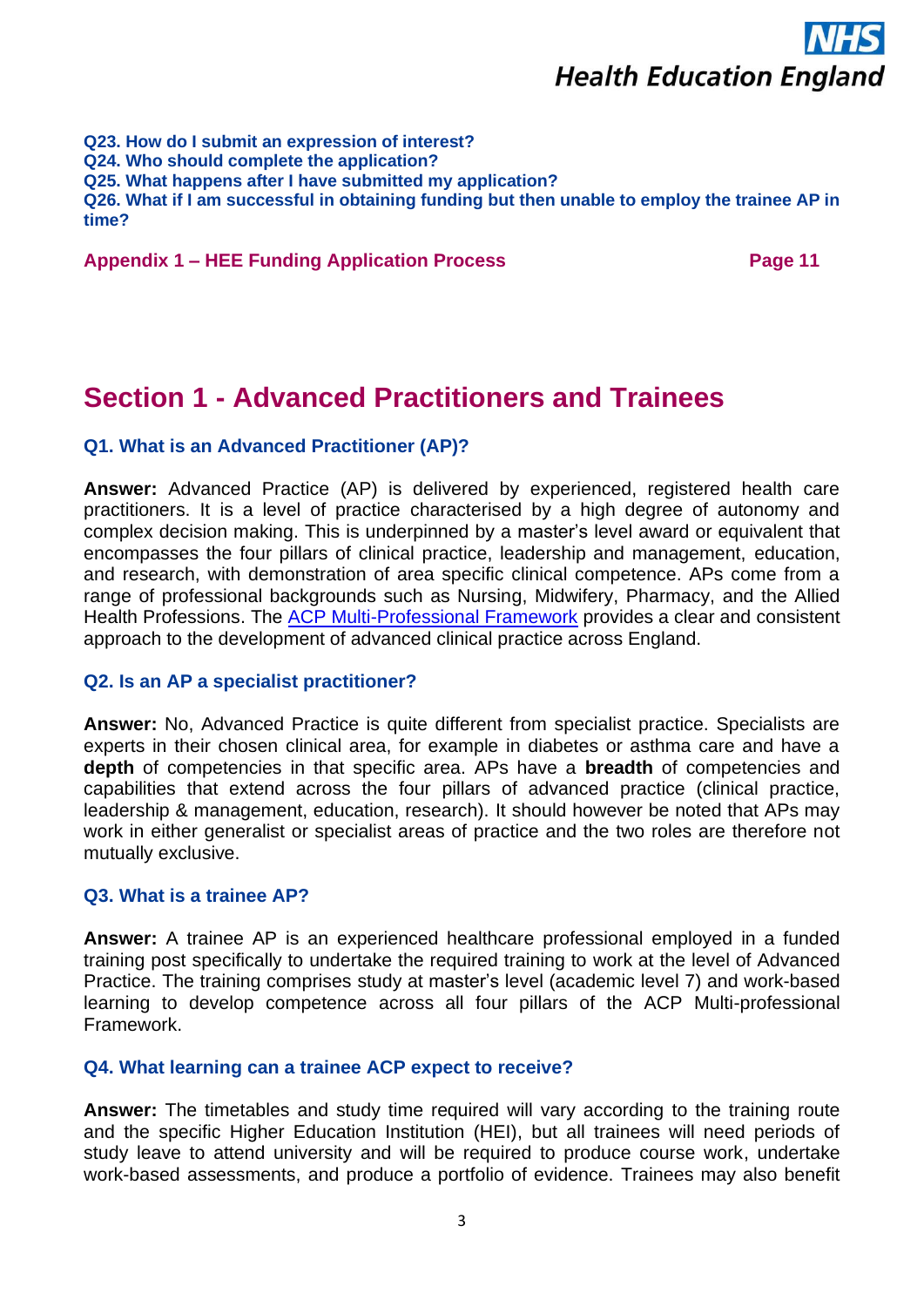from rotations or placements in other areas within the organisation to gain the required breadth of experience.

#### **Q5. What commitment is expected of the trainee AP whilst studying?**

**Answer:** Trainees are required to attend university teaching days, practise clinical skills in their workplace and complete workplace-based assessments of competencies. They will also need time to meet their supervisor regularly to plan their individual educational needs and monitor their progress. The requirements of supervisors are explained in more detail in the [HEE ACP Toolkit.](https://cs1.e-learningforhealthcare.org.uk/public/ACP/ACP_01_001/index.html#/) It is expected that each trainee will dedicate many hours to independent study to become successful in achieving the qualification. The notional number of hours of study and teaching expected is approximately 100 hours per 10 academic credits (which includes both contact hours and independent study hours) however, the actual time spent may be more, or less, dependent on individual learners. It is therefore important for AP trainees have sufficient work-based learning time to develop their advanced skills.

#### **Q6. How much time will the trainee AP be away from their job studying?**

**Answer:** For trainees on the apprenticeship programme, generally, 80% of an apprentice's time will be training in the workplace with 20% at the HEI. For trainees on an MSc Advanced Clinical Practice Programme, employers are expected to provide the trainee with sufficient study leave for university-based modules and protected time for work-based learning each week. The HEI programme lead will provide information on the total amount of study days required. For trainees who are not registered on a full programme and only require top-up modules, the time required for study leave will vary according to individual need.

#### **Q7. I understand ACP training can include a Non-Medical Prescribing (NMP) element, what happens if I already have it, or I don't need it?**

**Answer:** If a student already has the NMP qualification or doesn't need it the training provider is likely to provide a choice of module(s) that the student can undertake instead and agree this with their employer.

#### **Q8. What supervision is required?**

**Answer:** Good workplace-based supervision is a key factor for successful completion of ACP training. Trainees who are not well supervised can struggle and some have failed to complete their programmes. Each trainee AP requires a named workplace supervisor who can undertake multi-professional supervision and is familiar with the learning requirements of advanced practice. Supervisors must have protected time in their job plan to support the trainee. National guidelines on Advanced Practice supervision were published in 2020 and can be accessed here: [National Guidance](https://www.hee.nhs.uk/our-work/advanced-practice/reports-publications/workplace-supervision-advanced-clinical-practice)

The expectation is that AP trainees will have supervision over the course of their training adhering to the principles of the [HEE Quality Framework,](https://nshcs.hee.nhs.uk/publications/health-education-england-hee-quality-framework-from-2021/) [Multi-Professional Advanced](https://www.hee.nhs.uk/sites/default/files/documents/multi-professionalframeworkforadvancedclinicalpracticeinengland.pdf)  [Clinical Practice Framework](https://www.hee.nhs.uk/sites/default/files/documents/multi-professionalframeworkforadvancedclinicalpracticeinengland.pdf) and [Minimum standards for supervision](https://healtheducationengland-my.sharepoint.com/:b:/g/personal/geoffrey_jonas_hee_nhs_uk/EdU9RGINjt9IuqIcp1e0SaoBWFrzNVK125Bfc0HF_CtWmw?e=42hzOo) for all learners**.**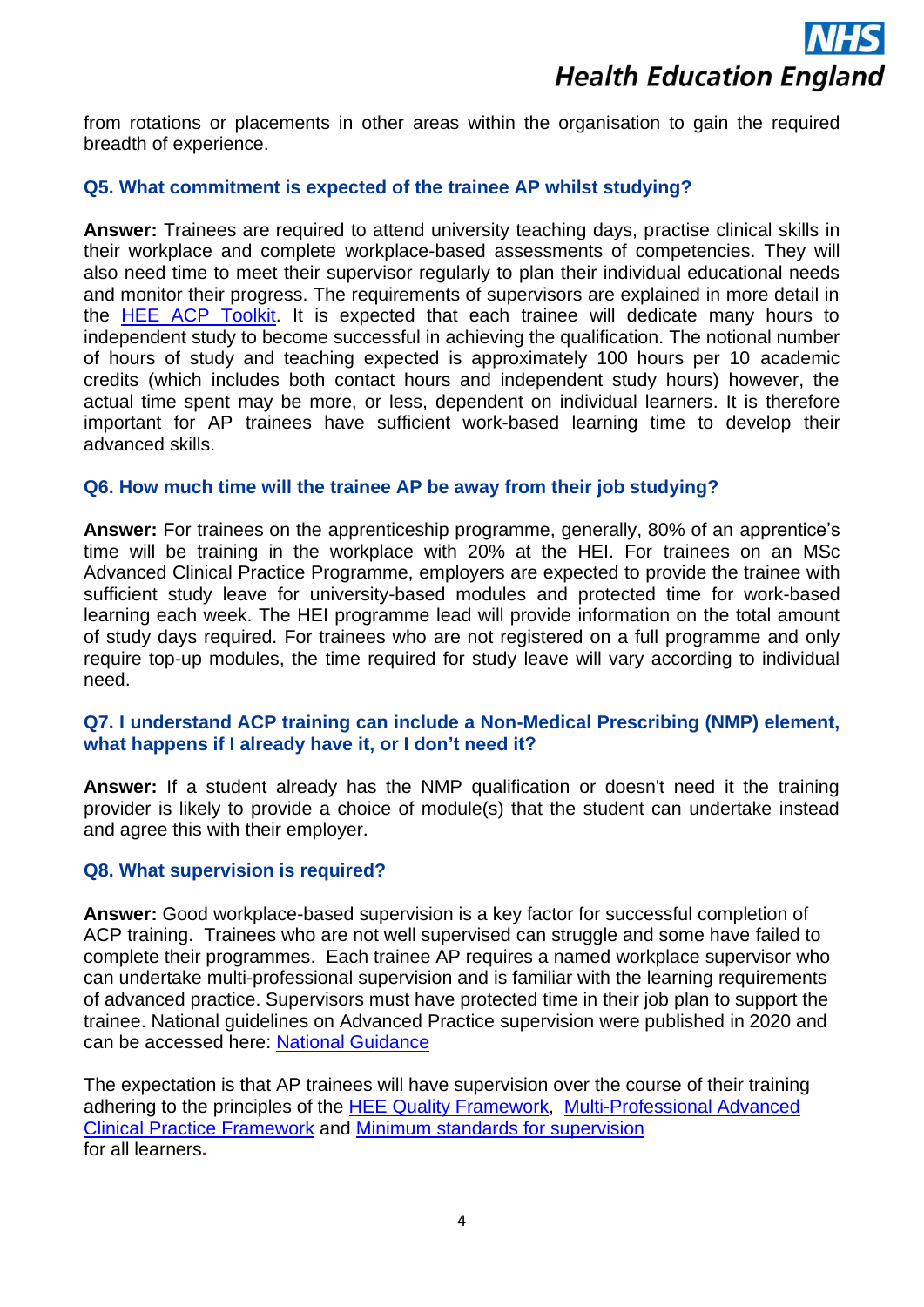### **Section 2 – HEE Funding and Support**

#### **Q9. I am thinking of employing a trainee AP, what is HEE London's funding offer in 22/23?**

**Answer:** HEE is supporting the development of AP roles in 22/23 by offering a package of funding and support for trainees. There are three ACP training pathways and employers are invited to put forward requests for funding under the training pathways outlined below. There is the intention, subject to budget signoff, to provide funding as detailed:

- ➢ **ACP MSc Qualification** Funding for tuition fees for a period of up to three years for an Advanced Clinical Practice Programme. HEE will pay the full tuition costs directly to the HEI. In addition, HEE offer a supervision grant of £2,500 per annum, per individual paid directly to the employer. The purpose of the grant is to support APs with workplacebased supervision and assessment.
- ➢ **ACP Apprenticeship**  For organisations who utilise the apprenticeship levy for funding of programme fees, HEE's contribution to workplace supervision will be increased to £6,000. This is available for each new and continuing student undertaking a programme of study in the 2022/23 academic year and will be paid to employers after the named individual student has enrolled.
- ➢ **ACP Top-Up Modules** Only top-up module requests for conversion of HEE-funded PGDip's to the full MSc will be funded by HEE London. Any requests for stand-alone modules that could complete established ACPs' mapping of capabilities against the domains of the Multi-Professional Framework for Advanced Clinical Practice would be directed to the national e-Portfolio (Supported) Route process to receive recognition by the Centre of Advancing Practice.
- ➢ **Speciality Advanced Practice Programmes:** This funding is available where is it clearly demonstrated that the completion of a speciality MSc programme will meet a specific workforce need that cannot be met by current generic ACP pathways.
- $\triangleright$  In order to provide this assurance, the employer, supported by the ICS, will be required to submit a business case outlining the workforce development plan, the speciality training need of the AP workforce as well as outlines of job descriptions confirming the roles available to trainees on completion of their speciality programme that fully map to the domains of the Multiprofessional Framework for Advanced Clinical Practice. The employer will also be required to attend one of the drop-in sessions that will be made available during the demand process, to discuss the request with the faculty.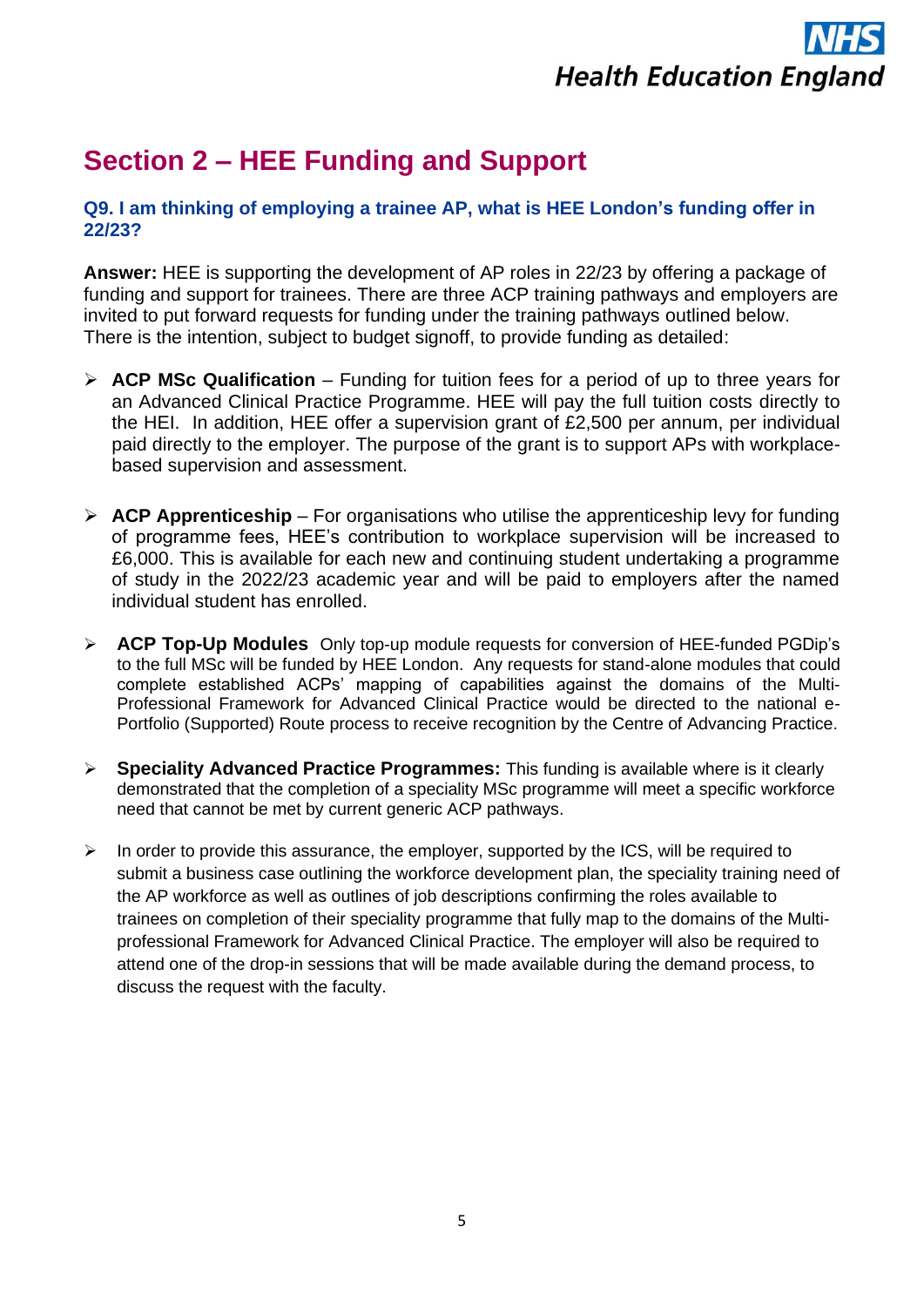The requests for funded training places will be prioritised in the following order (please see table below), with each subsequent level of prioritisation only supported where budgetary capacity can support demand:

| <b>Priority</b> | <b>Description</b>                                                                                                                                                                |
|-----------------|-----------------------------------------------------------------------------------------------------------------------------------------------------------------------------------|
|                 |                                                                                                                                                                                   |
|                 | on Centre-accredited ACP programmes<br>places<br>(MSc<br>or<br>apprenticeship)                                                                                                    |
| 2               | places on non-accredited legacy ACP programmes (MSc or<br>apprenticeship)                                                                                                         |
| 3               | top-up modules required to convert a HEE-funded ACP PGDip to<br>a full MSc                                                                                                        |
| 4               | places on non-standard HEI programmes that fulfil a specific<br>ACP workforce development need and whose curricula can be<br>mapped against the four pillars of advanced practice |

#### **Q10. I am considering employing a trainee AP, why would I choose the apprenticeship route rather than the existing MSc Advanced Clinical Practice Programme?**

**Answer:** HEE funding for Advanced Clinical Practice programmes is limited and therefore levy paying employers are encouraged to utilise apprenticeship programmes where available and consider this training pathway as their primary option. This will enable support to be provided for an increased number of applicants, and access to a higher supervision fee of £6,000 a year. **This supervision fee is available for each new and continuing student undertaking a programme of study in the 2022/23 academic year and will be paid to employers after the named individual student has enrolled.** To view the Apprenticeship Standard for an Advanced Practitioner, click [here.](https://haso.skillsforhealth.org.uk/wp-content/uploads/2017/04/2017.11.14-Advanced-Clinical-Practice-Apprenticeship-Standard-Final.pdf) Employers should ensure that individuals put on to an apprenticeship route are committed to completing the full programme.

Where it has been agreed through the commissioning process, HEE will provide a supervision fee as outlined in Q9 to support employers with the delivery of the ACP programme.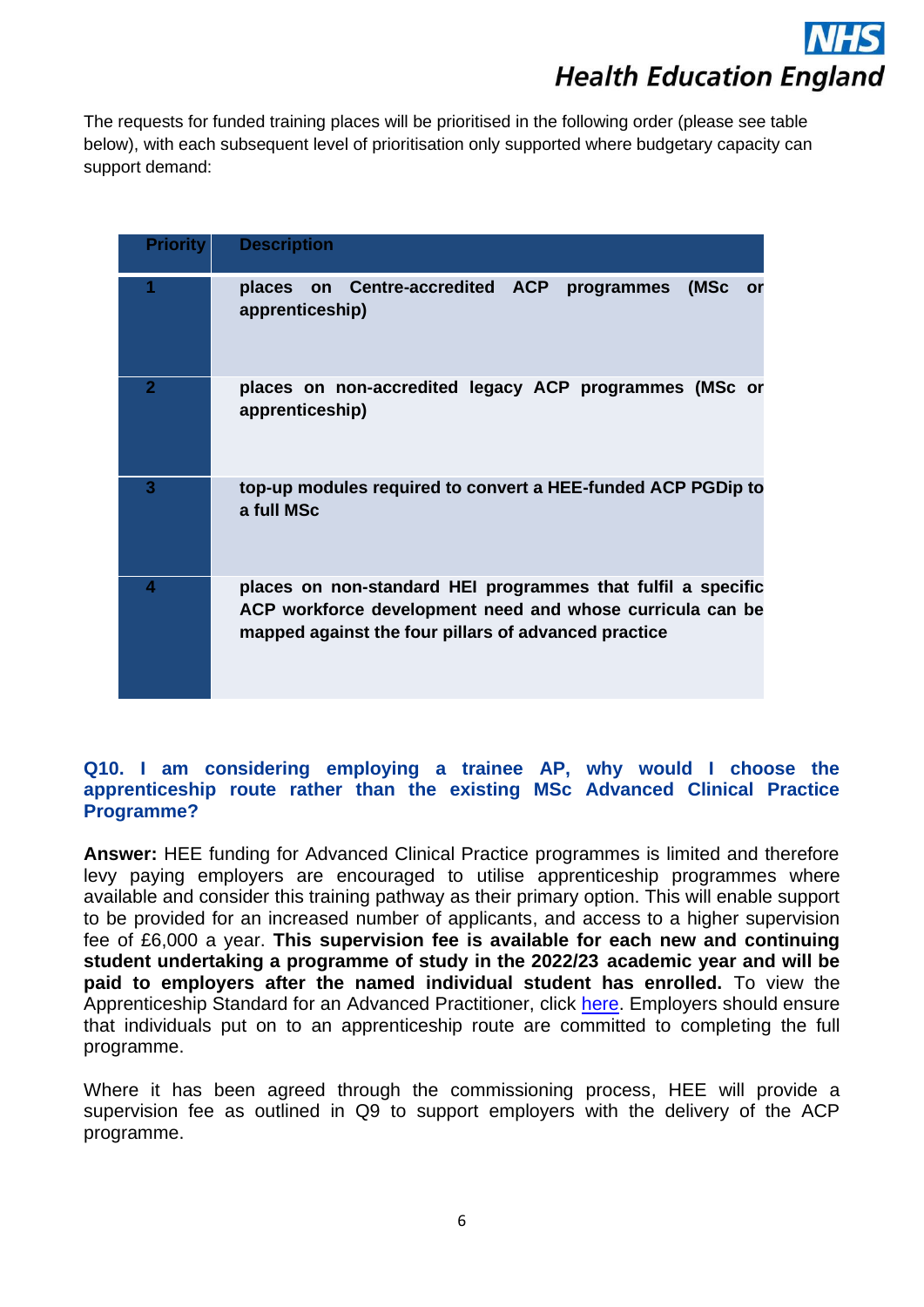#### **Overview of 2022/23 funding**

| <b>Training pathway</b>      | <b>Tuition fees</b>                               | <b>Supervision fee</b> |
|------------------------------|---------------------------------------------------|------------------------|
| <b>ACP MSc Qualification</b> | Full tuition fees paid to the HEI for a period of | £2,500                 |
|                              | up to 3 years practice.                           |                        |
| <b>ACP Apprenticeship</b>    | N/A (paid by the employer through the             | £6000                  |
|                              | apprenticeship levy)                              |                        |
| <b>ACP Portfolio Route:</b>  | Tuition fees paid to the HEI for named            | N/A                    |
| Top-up modules               | modules as agreed between HEE and the             |                        |
|                              | employer. Modules must be completed within        |                        |
|                              | the academic year and must upskill the            |                        |
|                              | individual to fully meet the Multi-Professional   |                        |
|                              | <b>ACP Framework</b>                              |                        |

#### **Q11. What is the supervision fee and what is the responsibility of the employer on receiving this?**

**Answer:** A £2,500 per annum, per trainee supervision fee is available for those on a full ACP MSc that is funded by HEE. This offer is to support organisational costs of supporting an ACP with workplace-based supervision and assessment. For organisations who utilise the apprenticeship levy for funding of programme fees, HEE's contribution to workplace supervision will be increased to £6,000. This is available for each new and continuing student undertaking a programme of study in the 2022/23 academic year and will be paid to employers after the named individual student has enrolled. A data validation exercise will take place between HEIs and HEE to confirm enrolled students. Where a student expects their programme to be undertaken for a longer period of time, the student and employer are advised to contact the Faculty to discuss this further, as we cannot guarantee the payment of a supervision fee for longer than a three-year period.

A lack of support often results either in individuals withdrawing from the programme or seeking alternative employment; employers should consider whether they can fully support individuals before seeking funding for training.

The supervision fee should be used to support the employer in relation to the associated costs in helping the employee achieve their qualification. A data validation exercise will take place between HEIs and HEE to confirm enrolled students.

- Trusts: The fee will be paid directly to the employer after an individual has enrolled and started the programme, based on the validation exercise.
- Primary Care: Training Hubs should invoice HEE for the supervision fees for their geographical footprint, and then reimburse the employing practice for each AP trainee.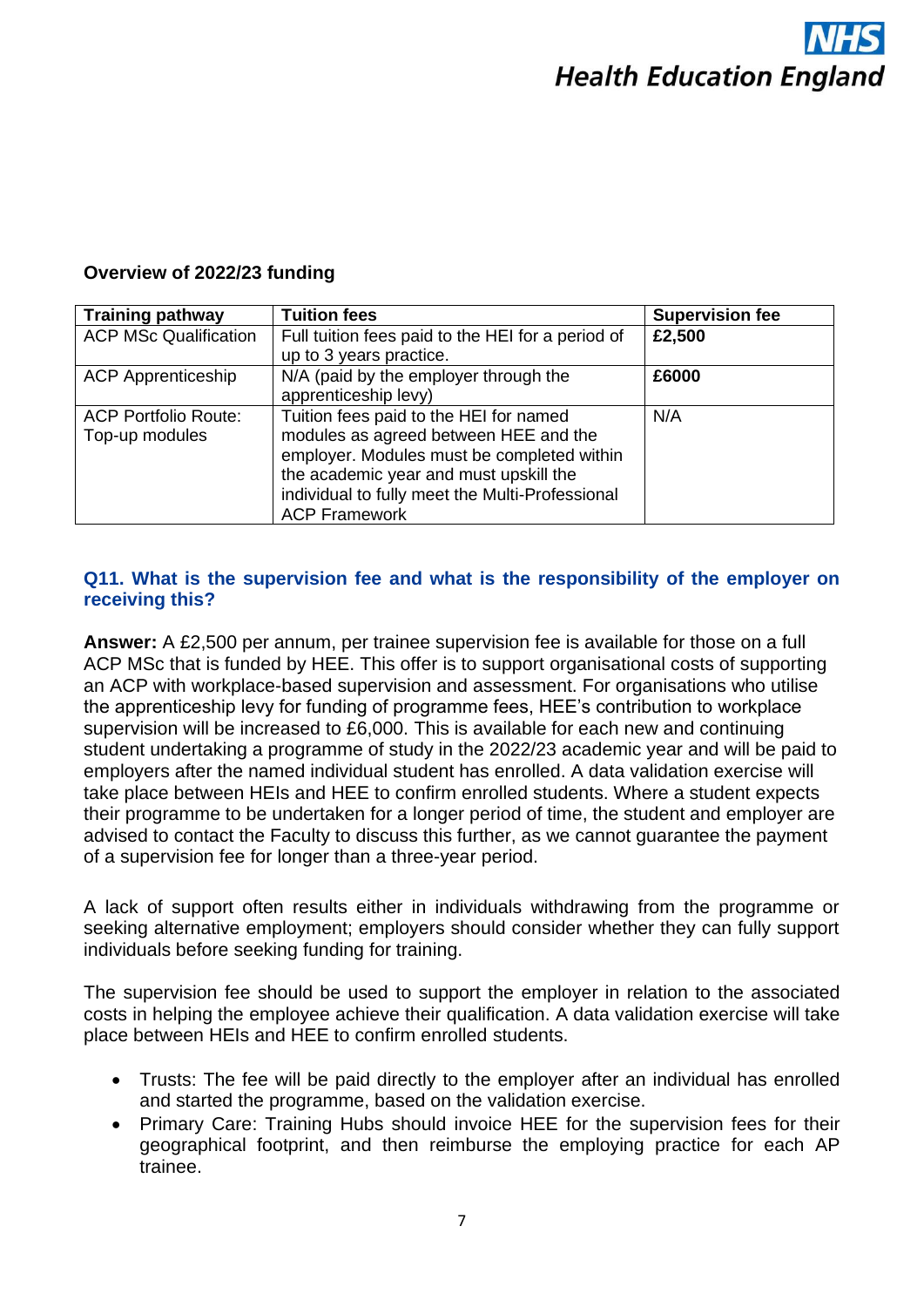The expectations of employers in return for the supervision fee are:

- Should be able to articulate *a clear case for the AP role*, demonstrating that it is an organisational priority in line with their workforce transformation plans and service requirements.
- Should, wherever possible, be able to articulate how new AP numbers connect to system level recovery priorities
- Should be able to provide assurance that there will be *an AP post on completion of training*. This is necessary to avoid investing in the upskilling of staff who cannot then put their advanced skills into practice.
- Must *identify an appropriately trained supervisor* who will be able to apply the [Principles of](https://www.hee.nhs.uk/our-work/advanced-practice/reports-publications/workplace-supervision-advanced-clinical-practice)  [Workplace Supervision](https://www.hee.nhs.uk/our-work/advanced-practice/reports-publications/workplace-supervision-advanced-clinical-practice) and the **[Minimum standards for supervision](https://healtheducationengland-my.sharepoint.com/:b:/g/personal/geoffrey_jonas_hee_nhs_uk/EdU9RGINjt9IuqIcp1e0SaoBWFrzNVK125Bfc0HF_CtWmw?e=42hzOo)**
- The expectation is that AP trainees will have supervision over the course of their training adhering to the principles of the **HEE Quality Framework**, Multi-Professional Advanced Clinical Practice Framework and The **[Minimum standards for supervision](https://healtheducationengland-my.sharepoint.com/:b:/g/personal/geoffrey_jonas_hee_nhs_uk/EdU9RGINjt9IuqIcp1e0SaoBWFrzNVK125Bfc0HF_CtWmw?e=42hzOo)** for all learners. This should include provision of a suitable workplace-based learning environment and opportunities to gain competence across the 4 pillars of advanced practice (clinical practice, leadership/management, research, and education).
- Provide sufficient study leave for university training. It should not be expected that AP trainees take unpaid or annual leave for dedicated training days.
- Encourage trainees to complete HEE's [National Education and Training Survey \(NETS\)](https://www.hee.nhs.uk/our-work/quality/national-education-training-survey)
- Ensure that the supervision funding reporting form 2022/23 is fully completed and returned to HEE (this will be sent later in the year).

The supervision fee must not be used for equipment or capital costs.

At the end of the year, employers will be required to report on their use of the supervision fee in meeting these expectations. Where the expectations are not met, funding may be discontinued and where there is a pattern within an employer of AP trainees not being supported appropriately, future funding for AP may be fully withdrawn from the employer.

#### **Q12. How is the supervision fee calculated for part time staff?**

**Answer:** All employers receive the same amount of supervision fee per learner irrespective of whether the student is working full time or part time. This is because both the apprenticeship and MSc programmes generally require the student to work for a minimum of 30 hours per week.

#### **Q13. Can a trainee fund their own ACP programme?**

**Answer:** For most trainees, self-funding a Master's level ACP programme is not recommended for several reasons. Advanced clinical practice roles can only make the desired impact on patient care when integrated and fully supported by organisations as part of a strategic plan, rather than individuals self-funding their own professional development. In addition, the availability of places on ACP programmes is co-ordinated by universities in conjunction with HEE and it cannot be guaranteed that places will be available for applicants who are self-funding.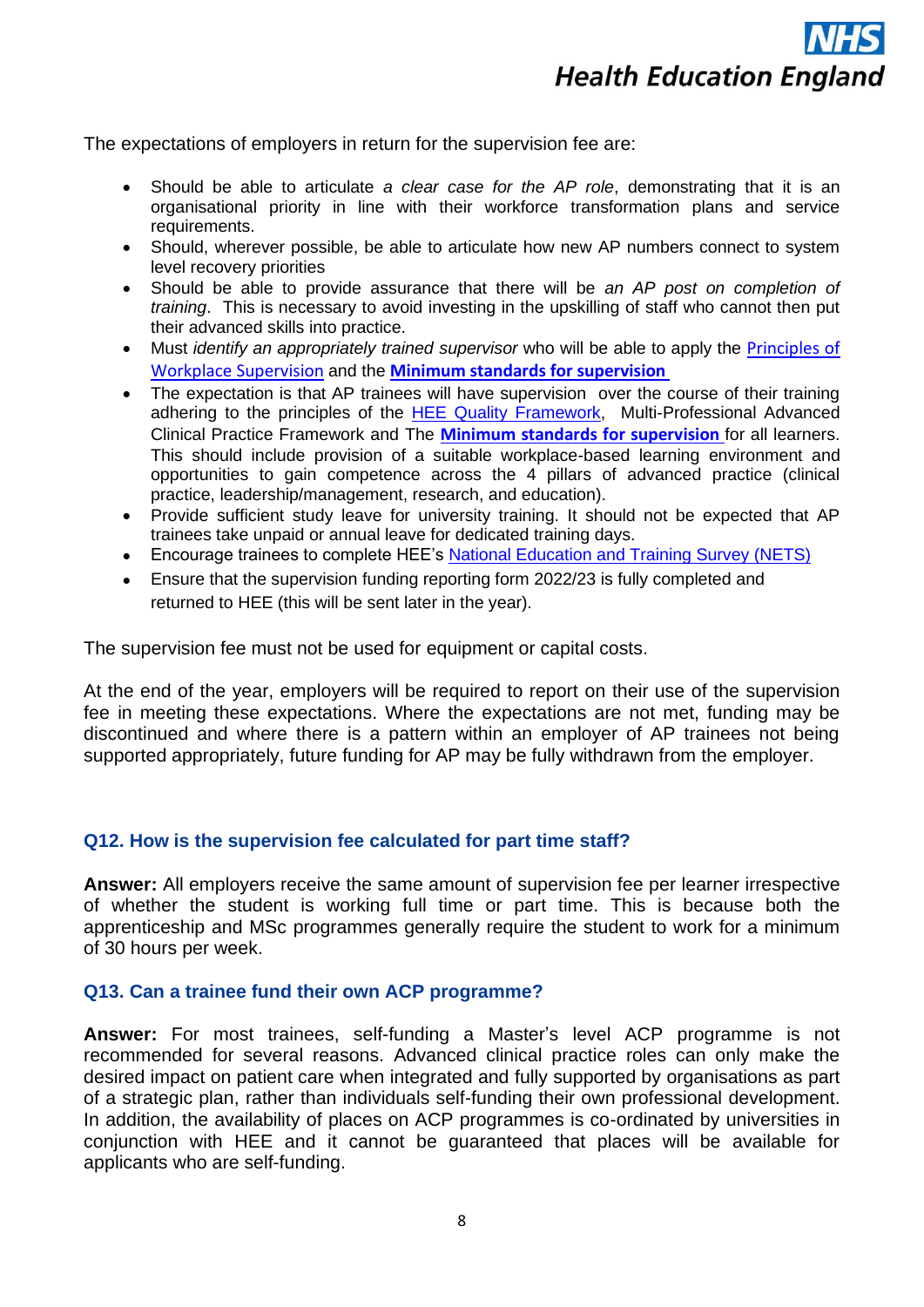#### **Q14. What are the minimum hours the employee needs to be employed, to be a trainee ACP?**

**Answer:** For the apprenticeship programme it is a minimum of 30 hours per week. For the MSc Advanced Clinical Practice Programme, this will differ at each University but again, this will generally be a minimum of 30 hours. If the employer is recruiting a new person as a trainee AP, then it is suggested they are recruited on a minimum contract of 30 hours. For existing employees, if they work less than 30 hours per week, please contact the relevant programme lead at the HEI to discuss their suitability for the programme.

#### **Q15. Which organisations can apply for funding?**

**Answer:** NHS organisations such as Trusts and GP Practices (via their Training Hub) in the HEE London region are invited to submit their expressions of interest for ACP training for new learners.

#### **Q16. Is this funding for new or existing employees and does HEE have a preference?**

**Answer:** The funding offer is for both new and existing NHS staff and HEE welcome applications for both. However, for employers who are planning on recruiting a new member of staff, it is recommended financial commitment for the recruitment is obtained as soon as possible and with plenty of time prior to the HEI admissions process.

The employer should provide assurance that there will be an AP post on completion of training, demonstrated in the service/division establishment by way of a job description or job plan, to avoid investing in the upskilling of staff who cannot then put their advanced skills into practice. Organisations are asked to confirm if a job description or job plan is in place when submitting their expressions of interest.

#### **Q17. What about continuing AP trainees?**

**Answer:** Due to the changes in the commissioning process in 2021/22 academic year, continuing students who were previously funded to PGDip level will be given the option to transfer onto the Master's pathway, with an option of taking a 12 month deferral. Continuing students will be reviewed separately through our monitoring process with HEIs, who will confirm which students are still on their programmes. The supervision fee will be made available to students for up to 3 years only, until the completion of the ACP MSc.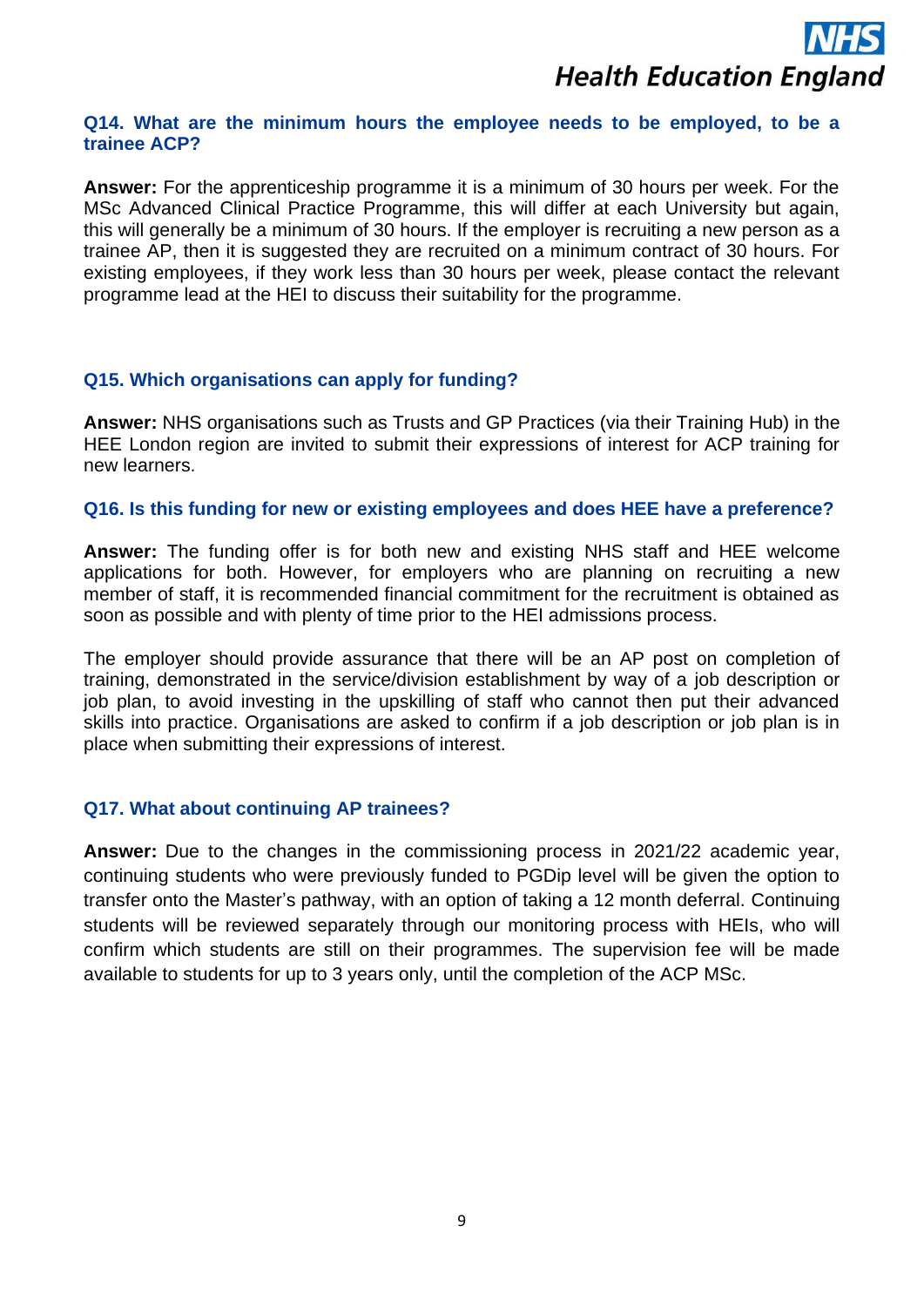### **Section 3 – HEI's and Student Support**

#### **Q18. At which HEIs in the London region can individual's study?**

**Answer:** A prospectus of HEI's providing ACP programmes in the London region **is included in the email you will have received inviting your expression of interest**. This should be viewed prior to making an application. Please note it is not a list of recommended HEIs and is not an exhaustive list of HEIs offering ACP programmes. It is possible for learners to study at other HEIs not included in the list if this is the preference.

When completing the expressions of interest application, organisations are asked to indicate their preferred HEI for delivery of training. Please note that this does not guarantee placements with HEIs. It provides HEE with an indication of demand for HEI courses across London.

If funding is agreed by HEE, individuals are responsible for successfully applying to the HEI programmes on a first come first served basis. Funding will then be paid from HEE to HEIs directly unless there are exceptional circumstances or if the HEI out of the london region.

#### **Q19. What are the HEIs' admission requirements for a trainee ACP?**

**Answer:** Basic entry requirements for HEI courses can be found in the **ACP Prospectus 2022/23**. We would also recommend checking with the HEI directly on their specific requirements, which can often be found on their website. Entry requirements will likely consider previous academic qualifications, current professional registration, significant postregistration experience of professional practice, evidence the employee is / will be operating in a role that will offer the opportunity to practice at an advanced level within their profession and evidence of professional and academic development.

#### **Q20. What support can trainee APs expect during their study?**

**Answer:** All HEI programmes will be taught by lecturers and expert clinical practitioners in their field who will offer dedicated academic support and guidance and students will be allocated a named personal tutor. The HEIs also offer support through a dedicated librarian and a comprehensive student support service. Students also find their cohort of colleagues of immeasurable value as a support network. In the case of failing students, the matter would be discussed with the student in the first instance.

#### **Q21. What happens if the employee discontinues their ACP programme before it is completed?**

**Answer:** It is recognised, from time to time, some students may have to suspend their study e.g., for long term sickness, change of employment, personal reasons etc. Where a student discontinues their studies but will be returning to complete them and have indicated the timescales to the HEI, this is called 'stepping off' and HEE will consider resuming funding when the student returns to study. However, these are reviewed on a case-by-case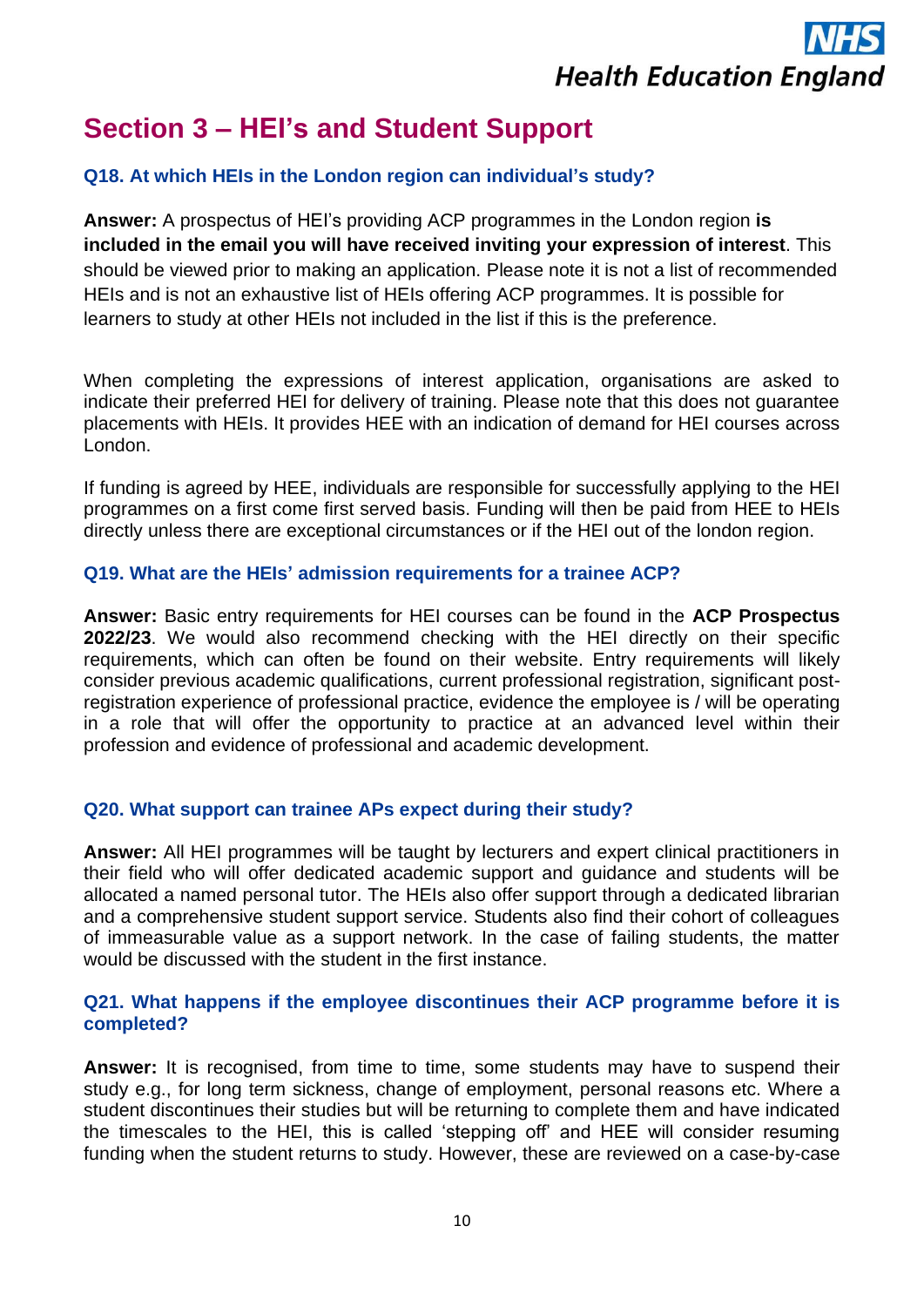basis as it is dependent on whether the student is able to complete the course within the timescales available on their return.

Where a student is not returning to study, HEE will discontinue the clinical supervision fee at the point they leave the programme. In all circumstances HEE should be informed immediately by contacting [ACPenqurieslondon@hee.nhs.uk.](mailto:ACPenqurieslondon@hee.nhs.uk)

There are implications on the use of levy funding for not continuing an apprenticeship programme and these should be discussed with your employer on a case-by-case basis.

#### **Q22. What happens if the trainee AP leaves the employer that HEE is currently funding, for another employer?**

**Answer:** All such instances will be looked at on a case-by-case basis and no guarantee of continued funding can be provided to either the employer or employee. However, in reviewing the situation, HEE would first consider how it can continue funding the current employer who was granted the funding for a trainee AP and where that is not possible look to see how the trainee AP can continue to be supported.

### **Section 4 – HEE Funding Application Process**

#### **Q23. How do I submit an expression of interest?**

**Answer:** All expressions of interest are required to be submitted via the template that HEE will share directly with organisations. Templates which are not completed fully will not be accepted.

Applications open on **Thursday 10th March 2022** and the deadline for submissions is **Friday 15th April 2022.**

In order to support organisations with their workforce planning, HEE have developed the Readiness Checklist to assist you in considering the infrastructure needed to fully support ACP trainees.

The funding application processes is outlined in Appendix 1.

#### **Q24. Who should complete the application?**

**Answer:** HEE requires a single AP lead (or an individual responsible for AP with an organisation) contact for each employer to submit applications for this funding. This person will act as the key liaison for all enquiries relating to the applications for funding being applied for. This is to ensure there has been appropriate scrutiny applied to the application including agreement for recruitment (where needed) and alignment with organisational workforce development needs. Applications from individuals seeking funding will not be accepted if not submitted through the organisation's AP lead.

#### **Q25. What happens after I have submitted my application?**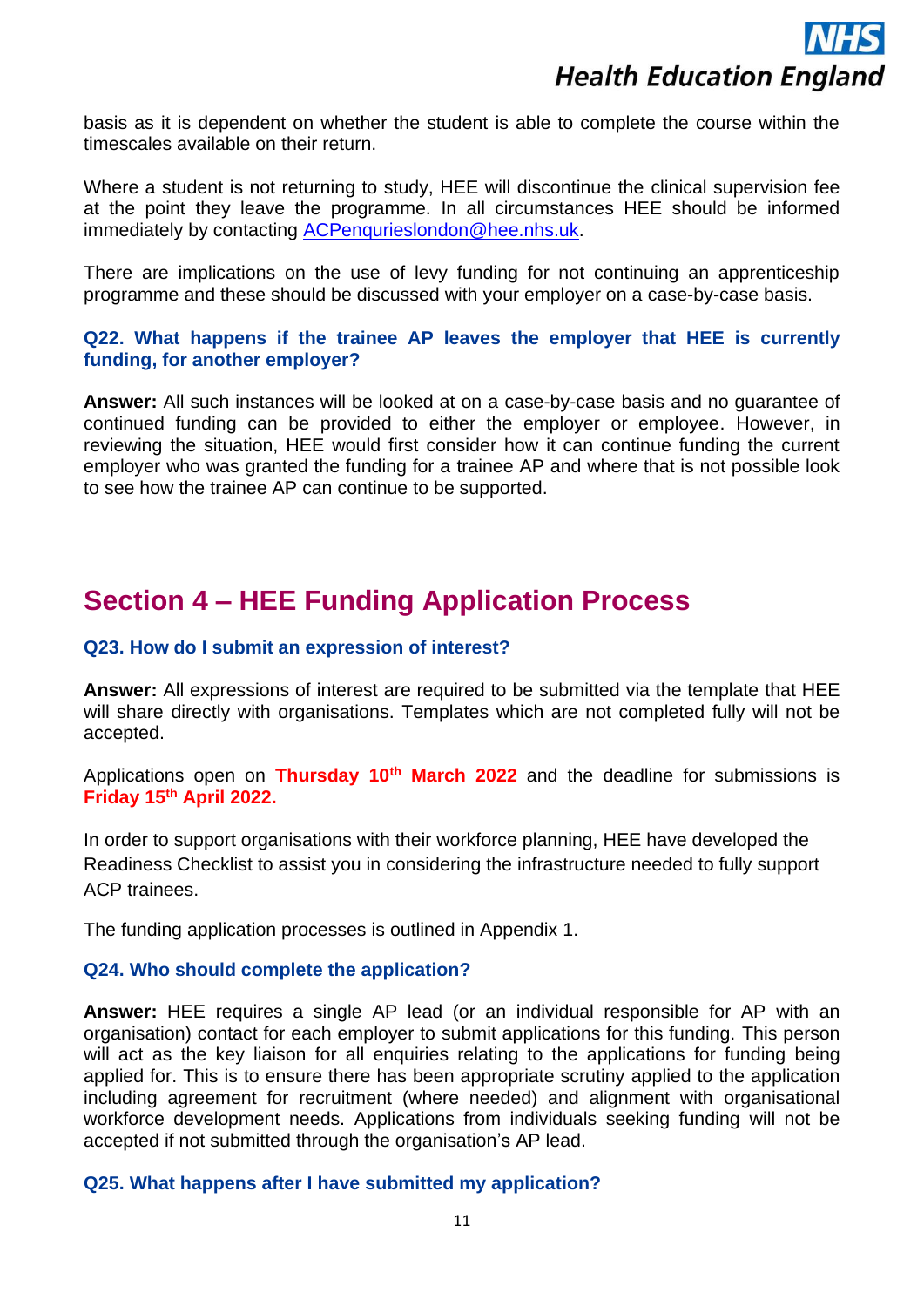**Answer:** HEE will review all expressions of interest and the indicative demand. Funding will be confirmed where possible within two weeks of the submission deadline, depending on the allocated budget for the current financial year. It may not be possible to provide funding for all applications received and where you are not successful, you will be notified. Successful applications must include the student names and professions so that a validation exercise can take place with the HEIs.

#### **Q26. What if I am successful in obtaining funding but then unable to employ the trainee AP in time?**

**Answer:** You must inform HEE as soon as possible so that the funding place can be reallocated to another employer.

### **Appendix 1 – HEE Funding Application Process**